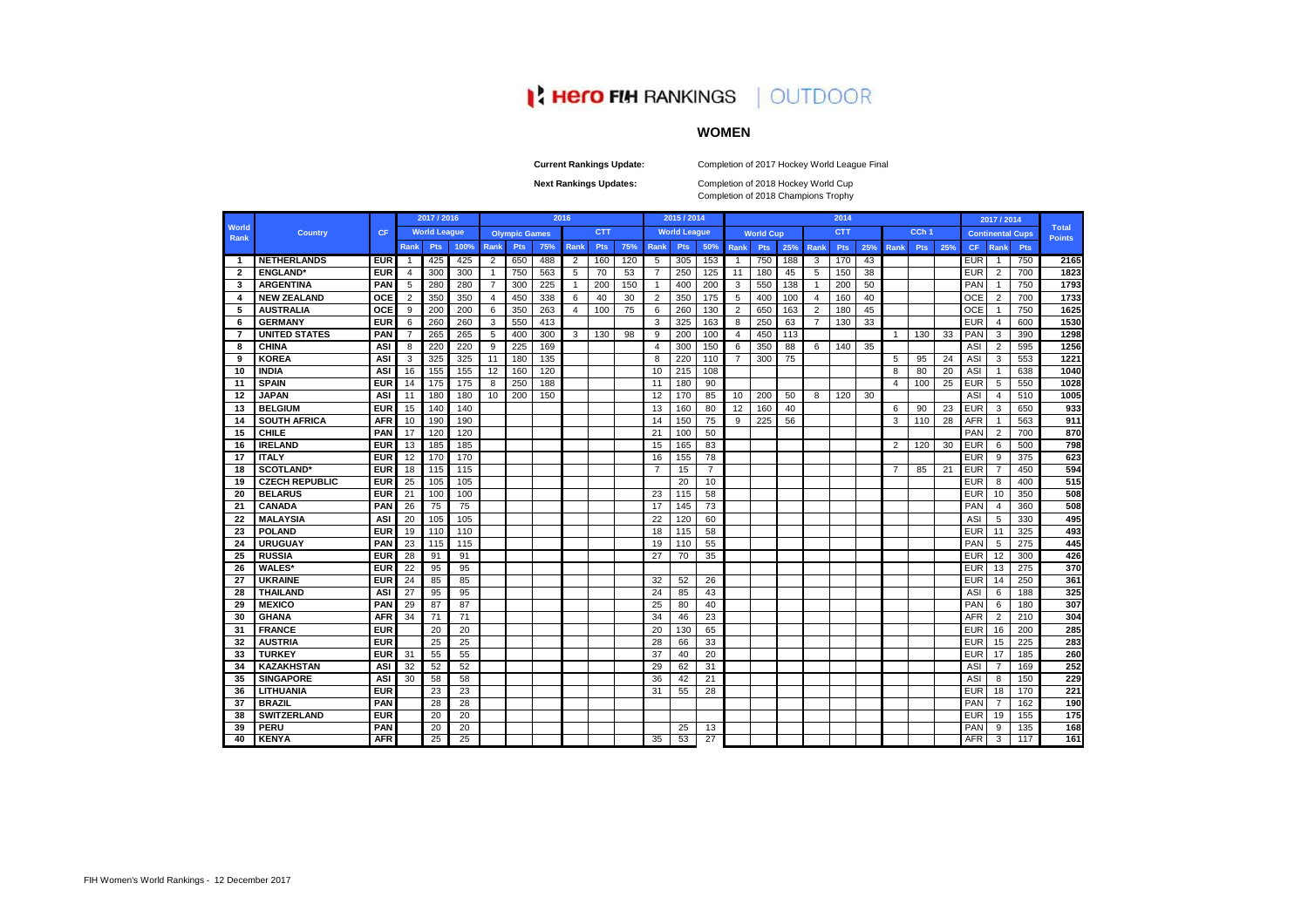| -41 | <b>BARBADOS</b>              | <b>PAN</b> |    |    |    |  |  |  |    | 30              | 15 |  |  |  |  | <b>PAN</b> | -8             | 144 | 159             |
|-----|------------------------------|------------|----|----|----|--|--|--|----|-----------------|----|--|--|--|--|------------|----------------|-----|-----------------|
| 42  | <b>TRINIDAD &amp; TOBAGO</b> | <b>PAN</b> | 33 | 49 | 49 |  |  |  | 30 | 83              | 42 |  |  |  |  | PAN        | 14             | 63  | 153             |
| 43  | <b>HONG KONG CHINA</b>       | <b>ASI</b> | 35 | 44 | 44 |  |  |  |    | 25              | 13 |  |  |  |  | ASI        | 9              | 90  | 147             |
| 44  | <b>AZERBAIJAN</b>            | <b>EUR</b> |    |    |    |  |  |  | 38 | 35              | 18 |  |  |  |  | <b>EUR</b> | 21             | 125 | 143             |
| 45  | <b>CROATIA</b>               | <b>EUR</b> |    |    |    |  |  |  |    |                 |    |  |  |  |  | <b>EUR</b> | 20             | 140 | 140             |
| 46  | <b>NIGERIA</b>               | <b>AFR</b> |    | 20 | 20 |  |  |  |    |                 |    |  |  |  |  | <b>AFR</b> | $\overline{4}$ | 108 | 128             |
| 47  | <b>SRI LANKA</b>             | <b>ASI</b> |    | 30 | 30 |  |  |  |    | 30              | 15 |  |  |  |  | ASI        | 12             | 72  | $\frac{1}{117}$ |
| 48  | <b>SLOVENIA</b>              | <b>EUR</b> |    |    |    |  |  |  |    |                 |    |  |  |  |  | <b>EUR</b> | 22             | 110 | 110             |
| 49  | <b>DOMINICAN REPUBLIC</b>    | <b>PAN</b> |    |    |    |  |  |  | 33 | 49              | 25 |  |  |  |  | PAN        | 12             | 75  | $\frac{1}{100}$ |
| 50  | <b>PAPUA NEW GUINEA</b>      | <b>OCE</b> |    | 30 | 30 |  |  |  |    | 30              | 15 |  |  |  |  | <b>OCE</b> | $\overline{4}$ | 54  | 99              |
| -51 | <b>PUERTO RICO</b>           | <b>PAN</b> |    |    |    |  |  |  |    | 23              | 12 |  |  |  |  | PAN        | 10             | 88  | 99              |
| 52  | <b>SAMOA</b>                 | <b>OCE</b> |    |    |    |  |  |  |    | 20              | 10 |  |  |  |  | <b>OCE</b> | 3              | 81  | 91              |
| 53  | <b>CHINESE TAIPEI</b>        | <b>ASI</b> |    |    |    |  |  |  |    |                 |    |  |  |  |  | ASI        | 10             | 84  | 84              |
| 54  | <b>PARAGUAY</b>              | <b>PAN</b> |    | 27 | 27 |  |  |  |    |                 |    |  |  |  |  | PAN        | 15             | 56  | 83              |
| 55  | <b>CAMBODIA</b>              | <b>ASI</b> |    | 22 | 22 |  |  |  |    |                 |    |  |  |  |  | ASI        | 14             | 60  | 82              |
| 56  | <b>PANAMA</b>                | <b>PAN</b> |    |    |    |  |  |  |    |                 |    |  |  |  |  | PAN        | 11             | 81  | 81              |
| 57  | <b>FIJI</b>                  | <b>OCE</b> |    | 20 | 20 |  |  |  |    | 20              | 10 |  |  |  |  | <b>OCE</b> | 5              | 50  | 80              |
| 58  | <b>PAKISTAN</b>              | <b>ASI</b> |    |    |    |  |  |  |    |                 |    |  |  |  |  | ASI        | 11             | 78  | 78              |
| 59  | <b>EGYPT</b>                 | <b>AFR</b> |    |    |    |  |  |  |    |                 |    |  |  |  |  | <b>AFR</b> | 5              | 77  | 77              |
| 60  | <b>NAMIBIA</b>               | <b>AFR</b> |    |    |    |  |  |  |    |                 |    |  |  |  |  | <b>AFR</b> | 6              | 70  | 70              |
| 61  | <b>CUBA</b>                  | <b>PAN</b> |    |    |    |  |  |  |    |                 |    |  |  |  |  | PAN        | 13             | 69  | 69              |
| 62  | <b>UZBEKISTAN</b>            | <b>ASI</b> |    |    |    |  |  |  |    |                 |    |  |  |  |  | ASI        | 13             | 66  | 66              |
| 63  | <b>SOLOMON ISLANDS</b>       | <b>OCE</b> |    | 25 | 25 |  |  |  |    |                 |    |  |  |  |  | <b>OCE</b> | 6              | 38  | 63              |
| 64  | <b>TONGA</b>                 | <b>OCE</b> |    | 20 | 20 |  |  |  |    |                 |    |  |  |  |  | <b>OCE</b> | $\overline{7}$ | 34  | $\overline{54}$ |
| 65  | <b>INDONESIA</b>             | <b>ASI</b> |    |    |    |  |  |  |    |                 |    |  |  |  |  | ASI        | 15             | 54  | 54              |
| 66  | <b>TANZANIA</b>              | <b>AFR</b> |    |    |    |  |  |  |    | 20              | 10 |  |  |  |  | <b>AFR</b> | 8              | 28  | 38              |
| 67  | <b>JAMAICA</b>               | <b>PAN</b> |    |    |    |  |  |  |    | 22              | 11 |  |  |  |  | PAN        | 17             | 27  | 38              |
| 68  | <b>ZIMBABWE</b>              | <b>AFR</b> |    |    |    |  |  |  |    |                 |    |  |  |  |  | <b>AFR</b> | $\overline{7}$ | 32  | 32              |
| 69  | <b>GUATEMALA</b>             | <b>PAN</b> |    | 20 | 20 |  |  |  |    | 20              | 10 |  |  |  |  | PAN        |                |     | 30              |
| 70  | <b>GUYANA</b>                | <b>PAN</b> |    |    |    |  |  |  |    |                 |    |  |  |  |  | PAN        | 16             | 29  | 29              |
| 71  | <b>BERMUDA</b>               | <b>PAN</b> |    |    |    |  |  |  |    |                 |    |  |  |  |  | PAN        | 18             | 25  | 25              |
| 72  | <b>BRUNEI</b>                | <b>ASI</b> |    | 23 | 23 |  |  |  |    |                 |    |  |  |  |  | ASI        |                |     | 23              |
| 73  | <b>VENEZUELA</b>             | <b>PAN</b> |    |    |    |  |  |  |    |                 |    |  |  |  |  | PAN        | 19             | 22  | 22              |
| 74  | <b>VANUATU</b>               | <b>OCE</b> |    |    |    |  |  |  |    | 25              | 13 |  |  |  |  | <b>OCE</b> |                |     | 13              |
| 75  | <b>MYANMAR</b>               | <b>ASI</b> |    |    |    |  |  |  |    | $\overline{20}$ | 10 |  |  |  |  | <b>ASI</b> |                |     | 10              |

Notes

 \* Points for Great Britain shared by England, Scotland, Wales proportionally based upon the number of matches played by players from each nation in Great Britain team.

Where teams have the same total of WR points, ranking is determined by the highest placement at the most recent FIH or continental event

From 2014 teams which win a Qualifying World League Tournament receive a bonus of 25 points

Kenya deducted 16 points for their late arrival at World League Round 2, February 2015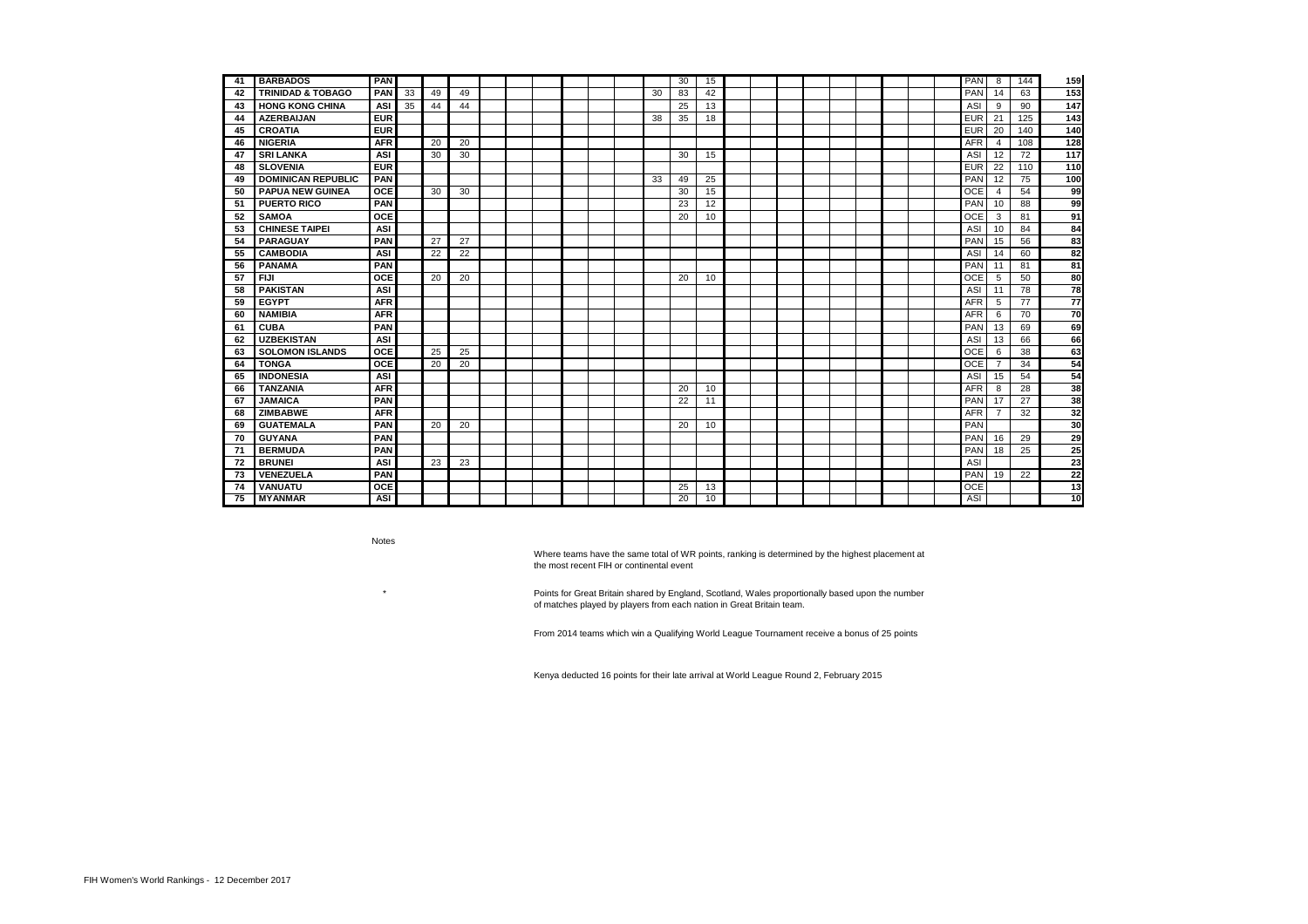|                   |            |            |            |      |                               |                |      |                               |                |            | 2017            |      |      | 2016 |     |                               | 2014               |     |                |
|-------------------|------------|------------|------------|------|-------------------------------|----------------|------|-------------------------------|----------------|------------|-----------------|------|------|------|-----|-------------------------------|--------------------|-----|----------------|
| <b>CF Ranking</b> | Country    |            |            |      |                               |                |      | <b>Total Pts</b>              | <b>Country</b> |            | <b>Asia Cup</b> |      |      |      |     |                               | <b>Asian Games</b> |     | <b>Total P</b> |
|                   |            | Rank       | <b>Pts</b> | 100% | Rank                          | <b>Pts</b>     | 50%  |                               |                | Rank       |                 | 100% | Rank | ະເວ. | 75% | Rank                          | <b>Pts</b>         | 25% |                |
|                   | <b>RSA</b> |            | 563        | 563  |                               | 563            | 281  | 844                           | <b>IND</b>     |            | 638             | 638  |      | 638  | 478 |                               | 553                | 138 | 1254           |
|                   | <b>GHA</b> |            | 210        | 210  |                               | 210            | 105  | 315                           | <b>CHN</b>     |            | 595             | 595  |      | 595  | 446 |                               | 595                | 149 | 1190           |
|                   | <b>KEN</b> |            | 108        | 108  |                               | 117            | 59   | 167                           | <b>KOR</b>     |            | 553             | 553  |      | 510  | 383 |                               | 638                | 159 | 1094           |
|                   | <b>NGR</b> |            | 117        | 117  |                               | 70             | 35   | 152                           | <b>JPN</b>     |            | 510             | 510  |      | 553  | 414 |                               | 510                | 128 | 1052           |
|                   | EGY        |            | 77         | 77   | <b>DNP</b>                    |                |      | $\overline{ }$                | <b>MAS</b>     |            | 330             | 330  |      | 330  | 248 |                               | 330                | 83  | 660            |
|                   | <b>NAM</b> | <b>DNP</b> |            |      |                               | 108            | -ن   | 54                            | THA            |            | 188             | 188  |      |      |     |                               | 169                | 42  | 230            |
|                   | ZIM        | <b>DNP</b> |            |      |                               | $\overline{ }$ | 39   | 39                            | KAZ            |            | 169             | 169  |      |      |     |                               | 188                | 47  | 216            |
|                   | <b>TAN</b> | <b>DNP</b> |            |      |                               | 32             | 10   | 16                            | SIN            |            | 150             | 150  |      |      |     | <b>DNP</b>                    |                    |     | 150            |
|                   |            |            |            | 2017 | <b>Africa Cup for Nations</b> |                | 2015 | <b>Africa Cup for Nations</b> |                | CF Ranking |                 |      |      |      |     | <b>Asian Champions Trophy</b> |                    |     |                |

|                |                |                | 2017            |      |                | 2016                          |     |            | 2014               |     |                  |
|----------------|----------------|----------------|-----------------|------|----------------|-------------------------------|-----|------------|--------------------|-----|------------------|
| <b>anking</b>  | <b>Country</b> |                | <b>Asia Cup</b> |      |                | <b>Asian Champions Trophy</b> |     |            | <b>Asian Games</b> |     | <b>Total Pts</b> |
|                |                | Rank           | <b>Pts</b>      | 100% | Rank           | <b>Pts</b>                    | 75% | Rank       | <b>Pts</b>         | 25% |                  |
|                | <b>IND</b>     |                | 638             | 638  | 1              | 638                           | 478 | 3          | 553                | 138 | 1254             |
| 2              | <b>CHN</b>     | 2              | 595             | 595  | $\overline{2}$ | 595                           | 446 | 2          | 595                | 149 | 1190             |
| 3              | <b>KOR</b>     | 3              | 553             | 553  | 4              | 510                           | 383 |            | 638                | 159 | 1094             |
| 4              | <b>JPN</b>     | 4              | 510             | 510  | 3              | 553                           | 414 | 4          | 510                | 128 | 1052             |
| 5              | <b>MAS</b>     | 5              | 330             | 330  | 5              | 330                           | 248 | 5          | 330                | 83  | 660              |
| 6              | <b>THA</b>     | 6              | 188             | 188  |                |                               |     | 7          | 169                | 42  | 230              |
| $\overline{7}$ | KAZ            | $\overline{7}$ | 169             | 169  |                |                               |     | 6          | 188                | 47  | 216              |
| 8              | <b>SIN</b>     | 8              | 150             | 150  |                |                               |     | <b>DNP</b> |                    |     | 150              |
| 9              | <b>HKG</b>     | 11             | 78              | 78   |                |                               |     | 8          | 150                | 38  | 116              |
| 10             | <b>TPE</b>     | 9              | 90              | 90   |                |                               |     | 9          | 90                 | 23  | 113              |
| 11             | <b>PAK</b>     | 10             | 84              | 84   |                |                               |     | <b>DNP</b> |                    |     | 84               |
| 12             | <b>SRI</b>     | 12             | 72              | 72   |                |                               |     | <b>DNP</b> |                    |     | 72               |
| 13             | <b>UZB</b>     | 13             | 66              | 66   |                |                               |     | <b>DNP</b> |                    |     | 66               |
| 14             | CAM            | 14             | 60              | 60   |                |                               |     | <b>DNP</b> |                    |     | 60               |
| 15             | <b>INA</b>     | 15             | 54              | 54   |                |                               |     | <b>DNP</b> |                    |     | 54               |

|         |            |      | 2017                                 |         |      | 2015                                 |     |                  |                   |                |      | 2017               |                  |            | 2015        |     |                  |
|---------|------------|------|--------------------------------------|---------|------|--------------------------------------|-----|------------------|-------------------|----------------|------|--------------------|------------------|------------|-------------|-----|------------------|
| ankinal | Country    |      | <b>European Nations Championship</b> |         |      | <b>European Nations Championship</b> |     | <b>Total Pts</b> | <b>CF Ranking</b> | <b>Country</b> |      | <b>Oceania Cup</b> |                  |            | Oceania Cup |     | <b>Total Pts</b> |
|         |            | Rank | <b>Pts</b>                           | $100\%$ | Rank | <b>Pts</b>                           | 50% |                  |                   |                | Rank | <b>Pts</b>         | 100%             | Rank       | <b>Pts</b>  | 50% |                  |
|         | <b>NED</b> |      | 750                                  | 750     |      | 700                                  | 350 | 1100             |                   | AUS            |      | 750                | 750              |            | 750         | 375 | 1125             |
|         | <b>ENG</b> |      | 650                                  | 650     |      | 750                                  | 375 | 1025             |                   | <b>NZL</b>     |      | 700                | 700              |            | 700         | 350 | 1050             |
|         | BEL        |      | 700                                  | 700     |      | 550                                  | 275 | 975              |                   | <b>SAM</b>     |      | 50                 | 50<br>ັບບ        |            | o           |     | 90               |
|         | <b>GER</b> |      | 600                                  | 600     |      | 650                                  | 325 | 925              |                   | <b>PNG</b>     |      | 81                 | 81               | <b>DNP</b> |             |     | 04<br>o          |
|         | <b>ESP</b> |      | 550                                  | 550     |      | 600                                  | 300 | 850              |                   | Flo            |      | 54                 | $ \lambda$<br>54 | <b>DNP</b> |             |     | 54               |
|         | IRL        |      | 500                                  | 500     |      | 375                                  | 188 | 688              |                   | SOL            |      | 38                 | 38               | <b>DNP</b> |             |     | 38               |
|         | <b>SCO</b> |      | 400                                  | 400     |      | 500                                  | 250 | 650              |                   | <b>TGA</b>     |      | 34                 | 34               | <b>DNP</b> |             |     | 34               |

|                   |            |                          | 2017                                 |      |                | 2015                                 |     |                  |                                               |                   |                |                | 2017                    |      |                 | 2015                      |     |                |
|-------------------|------------|--------------------------|--------------------------------------|------|----------------|--------------------------------------|-----|------------------|-----------------------------------------------|-------------------|----------------|----------------|-------------------------|------|-----------------|---------------------------|-----|----------------|
| <b>CF Ranking</b> | Country    |                          | <b>European Nations Championship</b> |      |                | <b>European Nations Championship</b> |     | <b>Total Pts</b> |                                               | <b>CF Ranking</b> | <b>Country</b> |                | <b>Oceania Cup</b>      |      |                 | Oceania Cup               |     | <b>Total P</b> |
|                   |            | Rank                     | <b>Pts</b>                           | 100% | Rank           | <b>Pts</b>                           | 50% |                  |                                               |                   |                | Rank           | <b>Pts</b>              | 100% | Rank            | Pts                       | 50% |                |
|                   | <b>NED</b> |                          | 750                                  | 750  | 2              | 700                                  | 350 | 1100             |                                               |                   | <b>AUS</b>     |                | 750                     | 750  |                 | 750                       | 375 | 1125           |
| $\overline{2}$    | <b>ENG</b> | 3                        | 650                                  | 650  |                | 750                                  | 375 | 1025             |                                               | $\overline{2}$    | <b>NZL</b>     | 2              | 700                     | 700  | 2               | 700                       | 350 | 1050           |
| 3                 | <b>BEL</b> | $\overline{2}$           | 700                                  | 700  | 5              | 550                                  | 275 | 975              |                                               | 3                 | <b>SAM</b>     | 5              | 50                      | 50   | 3               | 81                        | 41  | 90             |
| 4                 | <b>GER</b> | 4                        | 600                                  | 600  | 3              | 650                                  | 325 | 925              |                                               |                   | <b>PNG</b>     | 3              | 81                      | 81   | <b>DNP</b>      |                           |     | 81             |
| 5                 | <b>ESP</b> | 5                        | 550                                  | 550  | 4              | 600                                  | 300 | 850              |                                               | 5                 | <b>FIJ</b>     | 4              | 54                      | 54   | <b>DNP</b>      |                           |     | 54             |
| 6                 | <b>IRL</b> | 6                        | 500                                  | 500  | 9              | 375                                  | 188 | 688              |                                               | 6                 | SOL            | 6              | 38                      | 38   | <b>DNP</b>      |                           |     | 38             |
| 7                 | <b>SCO</b> | 8                        | 400                                  | 400  | 6              | 500                                  | 250 | 650              |                                               |                   | <b>TGA</b>     | $\overline{7}$ | 34                      | 34   | DNP             |                           |     | 34             |
| 8                 | CZE        | $\overline{\phantom{a}}$ | 450                                  | 450  | 10             | 350                                  | 175 | 625              |                                               |                   |                |                |                         |      |                 |                           |     |                |
| 9                 | <b>ITA</b> | 11                       | 325                                  | 325  | $\overline{7}$ | 450                                  | 225 | 550              | <b>PAN AMERICAN HOCKEY FEDERATION (WOMEN)</b> |                   |                |                |                         |      |                 |                           |     |                |
| 10                | <b>BLR</b> | 9                        | 375                                  | 375  | 11             | 325                                  | 163 | 538              |                                               |                   |                |                |                         |      |                 |                           |     |                |
| 11                | POL        | 13                       | 275                                  | 275  | 8              | 400                                  | 200 | 475              |                                               |                   |                |                | 2017                    |      |                 | 2015                      |     |                |
| 12                | <b>RUS</b> | 10                       | 350                                  | 350  | 17             | 185                                  | 93  | 443              |                                               | <b>CF Ranking</b> | <b>Country</b> |                | <b>Pan American Cup</b> |      |                 | <b>Pan American Games</b> |     | <b>Total P</b> |
| 13                | WAL        | 12                       | 300                                  | 300  | 13             | 275                                  | 138 | 438              |                                               |                   |                | Rank           | <b>Pts</b>              | 100% | Rank            | <b>Pts</b>                | 50% |                |
| 14                | <b>UKR</b> | 14                       | 250                                  | 250  | 16             | 200                                  | 100 | 350              |                                               |                   | <b>ARG</b>     |                | 750                     | 750  | $\overline{2}$  | 700                       | 350 | 1100           |
| 15                | <b>AUT</b> | 15                       | 225                                  | 225  | 15             | 225                                  | 113 | 338              |                                               | $\overline{2}$    | <b>CHI</b>     | 2              | 700                     | 700  |                 | 360                       | 180 | 880            |
| 16                | <b>FRA</b> | 16                       | 200                                  | 200  | 14             | 250                                  | 125 | 325              |                                               | 3                 | <b>USA</b>     | 3              | 390                     | 390  |                 | 750                       | 375 | 765            |
| 17                | <b>TUR</b> | 17                       | 185                                  | 185  | 19             | 155                                  | 78  | 263              |                                               |                   | CAN            | 4              | 360                     | 360  | 3               | 390                       | 195 | 555            |
| 18                | LTU        | 19                       | 155                                  | 155  | 18             | 170                                  | 85  | 240              |                                               | 5                 | <b>URU</b>     | 5              | 275                     | 275  | 5               | 275                       | 138 | 413            |
| 19                | SUI        | 18                       | 170                                  | 170  | 21             | 110                                  | 55  | 225              |                                               | 6                 | <b>MEX</b>     | 6              | 180                     | 180  | 6               | 180                       | 90  | 270            |
| 20                | <b>CRO</b> | 20                       | 140                                  | 140  | 20             | 125                                  | 63  | 203              |                                               | -                 | <b>BRA</b>     | $\overline{ }$ | 162                     | 162  | 10 <sup>°</sup> | 88                        | 44  | 206            |
| 21                | <b>AZE</b> | <b>DNP</b>               |                                      |      | 12             | 300                                  | 150 | 150              |                                               | 8                 | <b>BAR</b>     | 8              | 144                     | 144  | 11              | 81                        | 41  | 185            |
| 22                | <b>SLO</b> | 21                       | 125                                  | 125  | <b>DNP</b>     |                                      |     | 125              |                                               | 9                 | <b>PER</b>     | 9              | 135                     | 135  | <b>DNP</b>      |                           |     | 135            |

\* Where points are equal for 4-year cycle, team with most recent best result at CF Championships or FIH Global Event is ranked higher.

#### *IMPORTANT NOTE*

### **CONTINENTAL RANKINGS - WOMEN** *NOVEMBER 2017*

*NOTE: The ranking points allocated to each country are to establish Continental Ranking ONLY. Separate points are then allocated to each country based upon the weightings fixed for each CF* 

| 11 | POL        | 13         | 275 | 275 | 8          | 400 | 200 | 475 |                          |            |                      | 2017                    |      |                   | 2015                      |                 |                  |
|----|------------|------------|-----|-----|------------|-----|-----|-----|--------------------------|------------|----------------------|-------------------------|------|-------------------|---------------------------|-----------------|------------------|
| 12 | <b>RUS</b> | 10         | 350 | 350 | 17         | 185 | 93  | 443 | <b>CF Ranking</b>        | Country    |                      | <b>Pan American Cup</b> |      |                   | <b>Pan American Games</b> |                 | <b>Total Pts</b> |
| 13 | WAL        | 12         | 300 | 300 | 13         | 275 | 138 | 438 |                          |            | Rank                 | <b>Pts</b>              | 100% | Rank              | <b>Pts</b>                | 50%             |                  |
| 14 | <b>UKR</b> | 14         | 250 | 250 | 16         | 200 | 100 | 350 |                          | ARG        |                      | 750                     | 750  | 2                 | 700                       | 350             | 1100             |
| 15 | <b>AUT</b> | 15         | 225 | 225 | 15         | 225 | 113 | 338 | 2                        | <b>CHI</b> | $\mathbf{2}^{\circ}$ | 700                     | 700  |                   | 360                       | 180             | 880              |
| 16 | <b>FRA</b> | 16         | 200 | 200 | 14         | 250 | 125 | 325 | 3                        | <b>USA</b> | 3                    | 390                     | 390  |                   | 750                       | 375             | 765              |
| 17 | <b>TUR</b> | 17         | 185 | 185 | 19         | 155 | 78  | 263 | 4                        | CAN        | 4                    | 360                     | 360  | 3                 | 390                       | 195             | 555              |
| 18 | LTU        | 19         | 155 | 155 | 18         | 170 | 85  | 240 | 5                        | <b>URU</b> | 5                    | 275                     | 275  | 5                 | 275                       | 138             | 413              |
| 19 | SUI        | 18         | 170 | 170 | 21         | 110 | 55  | 225 | 6                        | <b>MEX</b> | 6                    | 180                     | 180  | 6                 | 180                       | 90              | 270              |
| 20 | <b>CRO</b> | 20         | 140 | 140 | 20         | 125 | 63  | 203 | $\overline{\phantom{a}}$ | <b>BRA</b> | $\overline{ }$       | 162                     | 162  | 10                | 88                        | 44              | 206              |
| 21 | <b>AZE</b> | <b>DNP</b> |     |     | 12         | 300 | 150 | 150 | 8                        | <b>BAR</b> | 8                    | 144                     | 144  | 11                | 81                        | 41              | 185              |
| 22 | <b>SLO</b> | 21         | 125 | 125 | <b>DNP</b> |     |     | 125 | 9                        | <b>PER</b> | 9                    | 135                     | 135  | <b>DNP</b>        |                           |                 | 135              |
|    |            |            |     |     |            |     |     |     | 10                       | <b>PUR</b> | 10                   | 88                      | 88   | <b>DNP</b>        |                           |                 | 88               |
|    |            |            |     |     |            |     |     |     | 11                       | PAN*       | 11                   | 81                      | 81   | <b>DNP</b>        |                           |                 | 81               |
|    |            |            |     |     |            |     |     |     | 12                       | DOM*       | <b>DNP</b>           |                         |      | $\overline{7}$    | 162                       | 81              | 81               |
|    |            |            |     |     |            |     |     |     | 13                       | <b>CUB</b> | <b>DNP</b>           |                         |      | 8                 | 144                       | 72              | 72               |
|    |            |            |     |     |            |     |     |     | 14                       | <b>TTO</b> | <b>DNP</b>           |                         |      | 9                 | 135                       | 68              | 68               |
|    |            |            |     |     |            |     |     |     | 15                       | <b>PAR</b> | <b>DNP</b>           |                         |      | $12 \overline{ }$ | 75                        | 38              | 38               |
|    |            |            |     |     |            |     |     |     | 16                       | <b>GUY</b> | <b>DNP</b>           |                         |      | 13                | 69                        | 34              | 34               |
|    |            |            |     |     |            |     |     |     | 17                       | JAM        | <b>DNP</b>           |                         |      | 14                | 63                        | 31              | 31               |
|    |            |            |     |     |            |     |     |     | 18                       | <b>BER</b> | <b>DNP</b>           |                         |      | 15                | 56                        | 28              | 28               |
|    |            |            |     |     |            |     |     |     | 19                       | <b>VEN</b> | <b>DNP</b>           |                         |      | 16                | $\overline{29}$           | $\overline{15}$ | 15               |

#### **AFRICAN HOCKEY FEDERATION (WOMEN)**

| <b>ASIAN HOCKEY FEDERATION (V</b> |  |  |
|-----------------------------------|--|--|
|                                   |  |  |

# **OCEANIA HOCKEY FEDERATION (WOMEN)**

#### **EUROPEAN HOCKEY FEDERATION (WOMEN)**

## **PAN AMERICAN HOCKEY FEDERATION (WOMEN)**



# **WOMEN)**